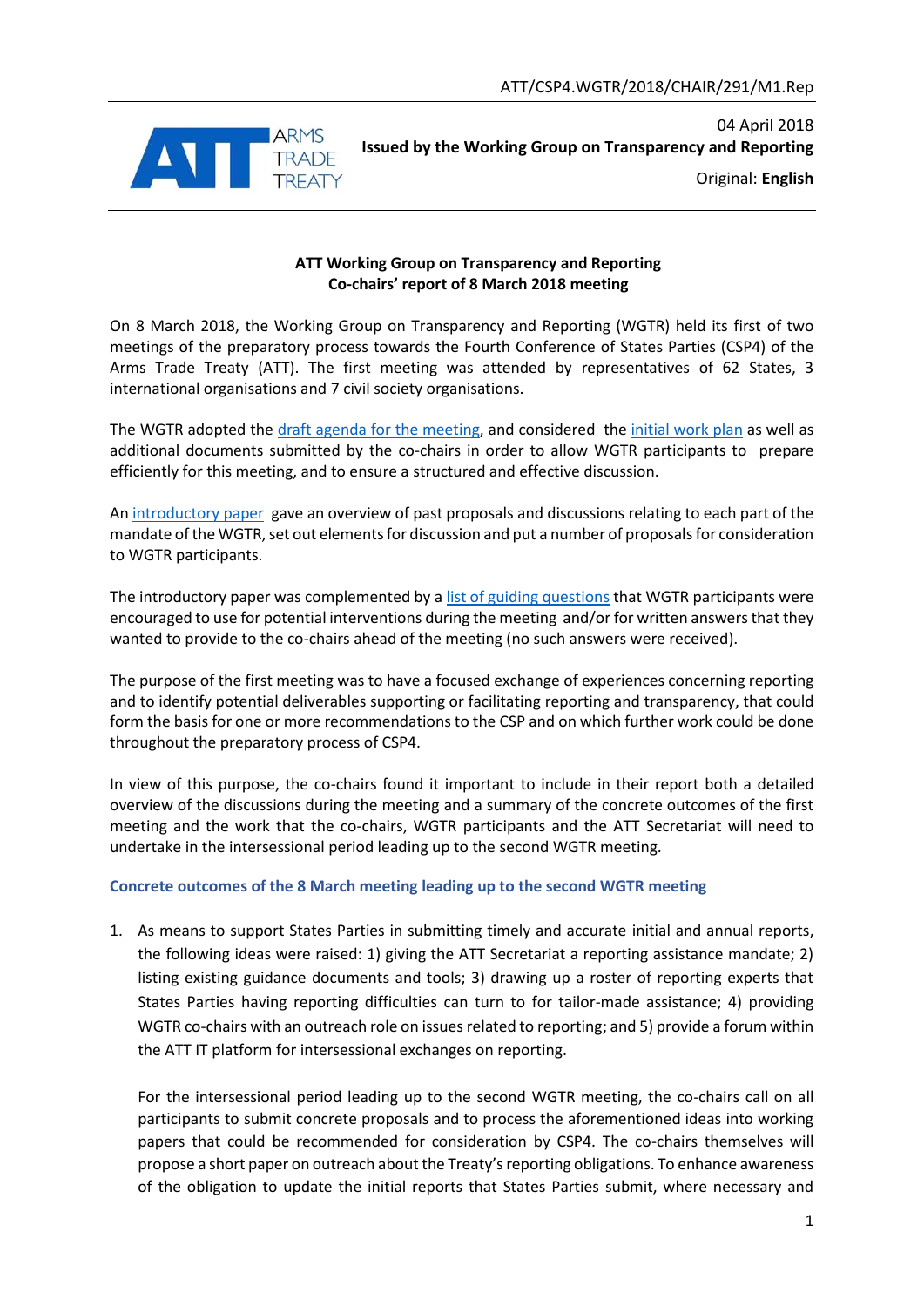appropriate, the co-chairs will ask the ATT Secretariat to include a reminder of this obligation in the reminders they send to States Parties about the annual reporting obligation.

- 2. Concerning substantive reporting issues, two concrete initiatives will be taken in the intersessional period leading up to the second WGTR meeting. On record-keeping, The Netherlands will draft a short questionnaire on how States Parties gather information to compile their annual reports. Depending on the response to the questionnaire, a good practice document could be drafted for consideration by the WGTR. On customs codes, the co-chairs will explore with the ATT Secretariat the possibility of inviting a WCO representative to the second meeting of the WGTR, with a view to give a presentation about the Harmonized System, its review process and the classification of conventional arms within the Harmonized System. On the issue of categorizing items in the correct categories of conventional arms co-chairs welcome any proposal. As for future meetings of the WGTR, the co-chairs will integrate this topic into the agenda-item about the 'FAQ'-type guidance document on the annual reporting obligation.
- 3. Concerning organizational means for information exchange, the co-chairs very much welcomed the proposal of Japan for the development of an information exchange portal and invited Japan to submit their proposal as soon as possible to have an in-depth discussion on this during the second meeting of the WGTR and potentially prepare the proposal as a deliverable for CSP4.

Specifically concerning exchanging information on diversion and anti-diversion measures, following the discussion, the co-chairs do not see merit in further discussing, for the time being, the Argentinian proposal of a template as a format for States Parties to report on their antidiversion measures on the "policy level". However, given the importance of this topic, the co-chairs do urge participants to think about alternative proposals about how States Parties can efficiently and effectively communicate their effective anti-diversion measures and lessons learnt to other States Parties.

As to structured mechanisms to exchange diversion information on the operational level a significant number of participants regard the database of national points of contact that the ATT Secretariat is currently developing as the only formal mechanism within the ATT framework that is required at this point (also more guidance is deemed unnecessary). Other participants, do see merit in developing structured mechanisms and therefore the co-chairs will keep this topic on the agenda. Ideas could include exploring whether the ATT IT platform can be used to have operational exchanges or whether some guidance can be included in the guidance document for national points of contact that the ATT Secretariat is mandated to prepare. On this matter, as well as the on the matter how States Parties could efficiently and effectively communicate their effective antidiversion measures and lessons learnt to other States Parties, the co-chairs will coordinate with the facilitator of the sub-group on article 11 of the WGETI.

Concerning follow-up mechanisms on the initial and annual reports that States Parties submit, very few comments were made, but participants are invited to submit concrete proposals on any type of effective and efficient follow-up mechanism. If no proposals are received before the second meeting of the WGTR, the co-chairs suggest pushing this topic to 2019.

4. Concerning harnessing information generated by mandatory reporting, there was an overwhelming consensus among participants that the information generated in, especially, the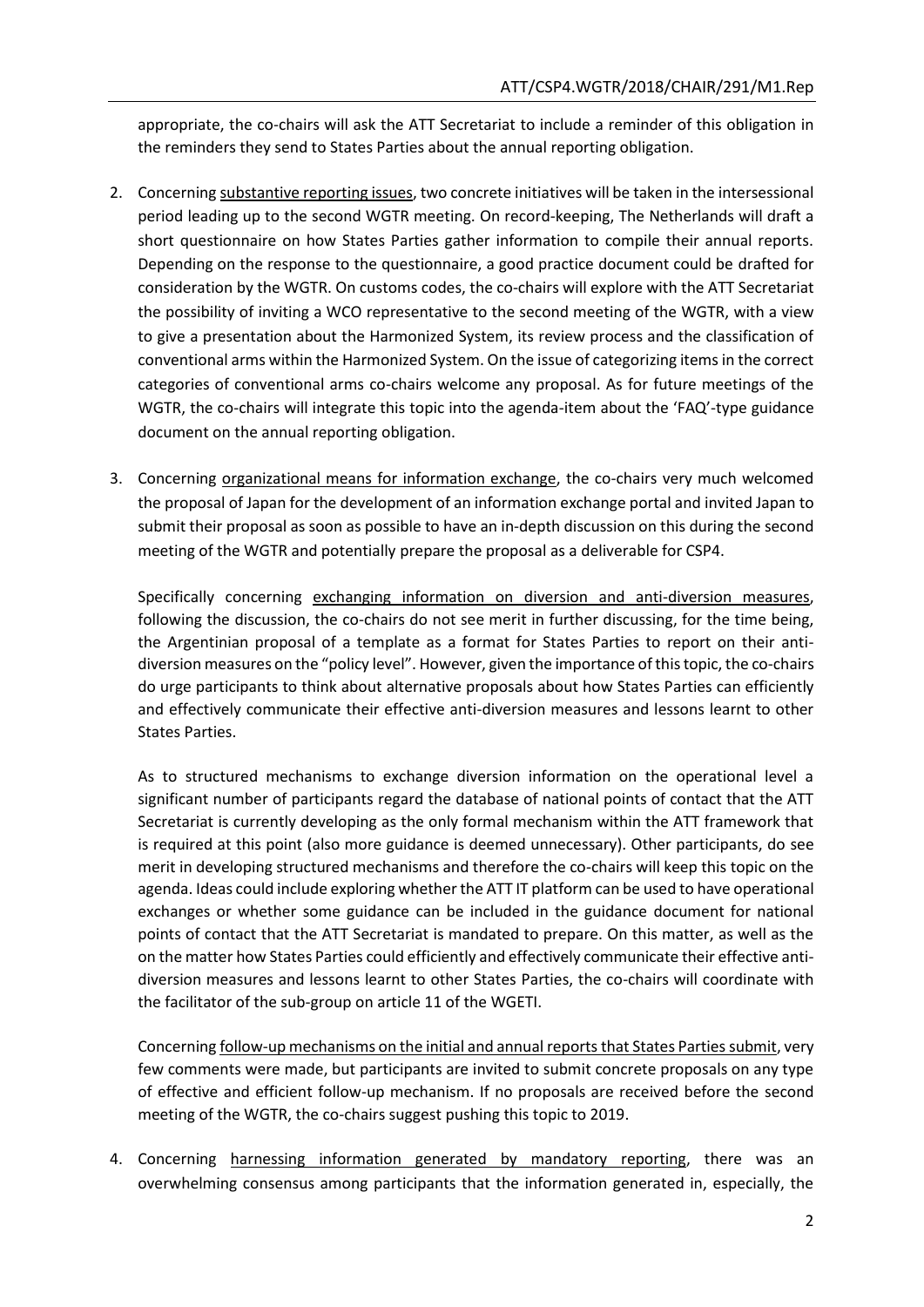annual reports, should be available in a searchable database that allows for queries and extracting data, and that the reporting functionality in the ATT IT platform should be developed with this purpose in mind. A consolidated annual report with all the import and export data was mostly found not necessary, nor desirable. As to how the work of civil society on harnessing information included in, especially, initial reports should feed into the discussions in the WGETI, the co-chairs welcome any proposal.

- 5. Concerning the ATT IT platform and the reporting functionality, it was agreed that to allow sufficient time for testing the functionality the 2018 annual reporting exercise will still happen according to the 2017 procedure, i.e. States Parties providing their reports to the ATT-Secretariat via e-mail. It was also agreed that to support the ATT Secretariat in developing the IT platform, a consultative group of WGTR participants will be established, coordinated by the co-chairs in cooperation with the ATT Secretariat. Interested participants are invited to make their interest known to the co-chairs. As to livestreaming open ATT meetings on the ATT website, the co-chairs suggested to the Japanese presidency to consider the proposal for CSP4 itself.
- 6. Concerning the mandate of the WGTR, the co-chairs will provide a first draft of a mandate with tasks to be carried out by the WGTR in the period between CSP4 and CSP5 for the second meeting.

## **Overview of discussions during the 8 March meeting**

## **State of play of compliance with reporting obligations.**

7. Under this agenda-item, the ATT Secretariat gave a [presentation on the status of](http://thearmstradetreaty.org/images/CSP4/CSP4_preparatory_process/March_WG__Prep_Meetings/180308_-_ATT_Secretariat_-_Status_of_Reporting.pdf) reporting. The presentation showed a worrying amount of States Parties that have not complied with their initial and annual reporting obligations. This was further discussed during the exchange of lessons learned concerning reporting.

# **Exchange of lessons learned concerning reporting (with reference to 'FAQ'-type guidance document on the annual reporting obligation).**

- 8. Under these agenda-items, the co-chairs asked participants to share their experiences concerning reporting, with a focus on States Parties that have not yet (completely) complied with their reporting obligations. To those States Parties, the co-chairs asked to share the obstacles that have kept them from reporting. In doing so, the co-chairs also referred explicitly to the two documents that were considered by CSP3 as valuable tools to support States Parties in complying with their reporting obligations, i.e. the document "[National-Level Measures to Facilitate Compliance with](http://thearmstradetreaty.org/images/CSP3_Documents/Conference_Documents/WGTR_Draft_Report_to_CSP3_EN.pdf)  [International Reporting Obligations and Commitments](http://thearmstradetreaty.org/images/CSP3_Documents/Conference_Documents/WGTR_Draft_Report_to_CSP3_EN.pdf)" and the document "[Reporting Authorized](http://www.thearmstradetreaty.org/images/Annual_Reports_2016/Guidance/Reporting_Authorized_or_Actual_Exports_and_Imports_of_Conventional_Arms_under_the_ATT_EN_-_for_website.pdf)  [or Actual Exports and Imports of Conventional Arms: Questions & Answers](http://www.thearmstradetreaty.org/images/Annual_Reports_2016/Guidance/Reporting_Authorized_or_Actual_Exports_and_Imports_of_Conventional_Arms_under_the_ATT_EN_-_for_website.pdf)".
- 9. Participants presented good practices, but mostly raised number of challenges to submitting timely and accurate reports. A few States Parties that are yet to submit their required reports shared the reasons why not having done so.
- 10. Some States Parties have consciously not yet submitted their reports because they first want to ensure the correct implementation of the Treaty. This draws the reaction that reporting itself is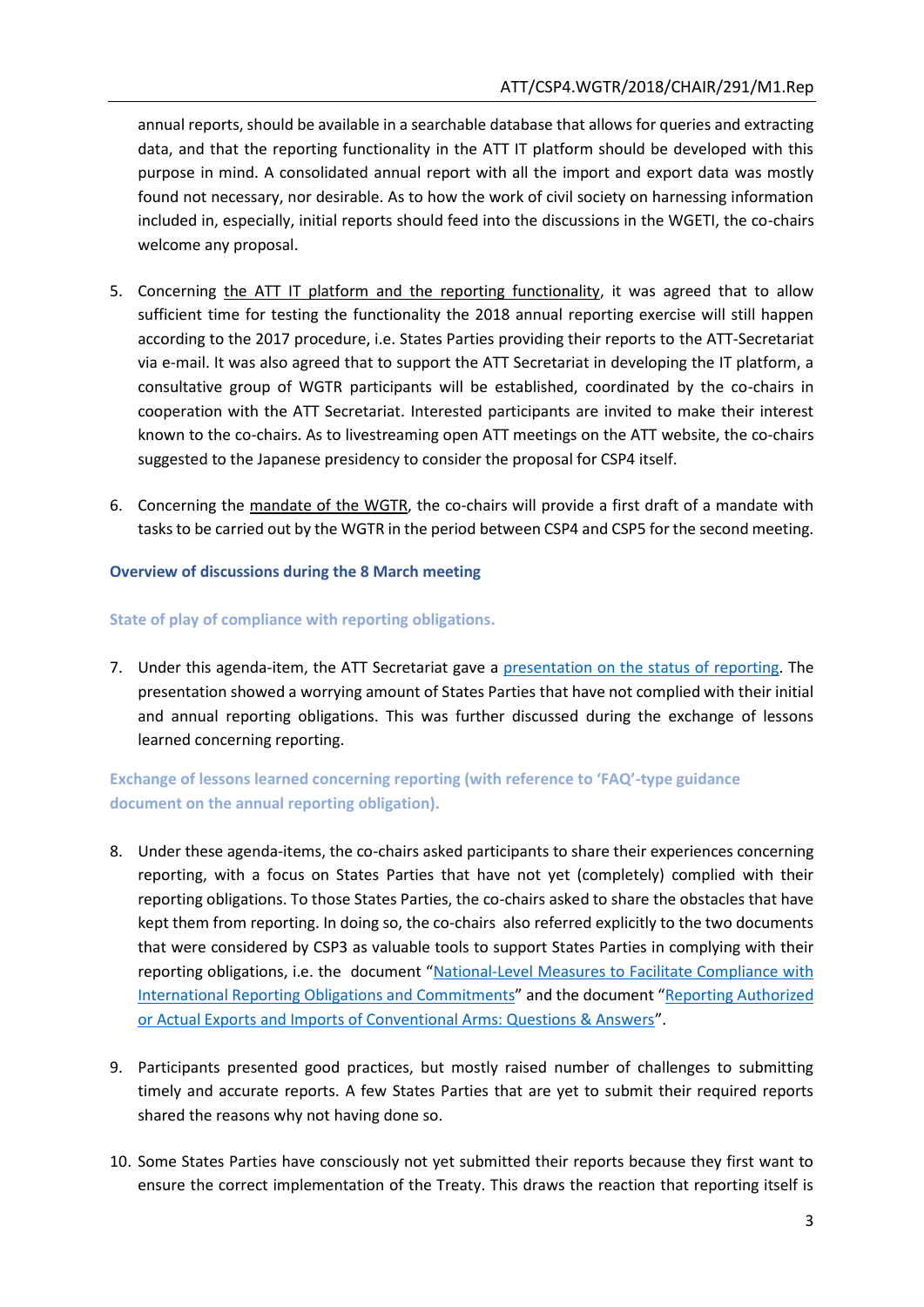also part of implementation, but that that we maybe also need to wait a few years more with a proper assessment of reporting compliance.

- 11. One familiar challenge concerns staff capacity and staff turn-over, as well in States Parties that are in the beginning stages of setting up their control system, as in States Parties with well-established control systems. The importance of good schedule management and written down instructions is highlighted, in reference to the aforementioned "national measures" document.
- 12. A challenge that is specific to reporting annual imports concerns gathering the required data without having an import licensing system for all the arms within the scope of the Treaty.
- 13. The big issue that arises is that more assistance is needed to States Parties that are in the beginning stages to set up their control system to help them drawing up their mandatory reports. In that regard, the Q&A guidance document on annual reporting is commended, as well as the role of civil society, the VTF and other assistance providers is commended, but it is pointed out that more is needed, both on outreach about the importance of reporting as on assistance.
- 14. Ideas were launched, such as: 1) giving the ATT Secretariat a reporting assistance mandate; 2) listing existing guidance documents and tools; 3) drawing up a roster of reporting experts that States Parties having reporting difficulties can turn to for tailor-made assistance; and 4) providing WGTR co-chairs with an outreach task. Some participants also pointed out that the WGTR itself can assist on reporting through exchanges as we are having now; an idea could be to supplement these exchanges in the WGTR with a forum within the ATT IT platform, where these exchanges can take place intersessionally.
- 15. As to the timeliness of reporting, questions were asked about the reminders that the ATT Secretariat issues. This is done once before and once after the reporting deadline.
- 16. Some participants also raised issues concerning the quality of reporting. Work still needs to be done on the accuracy of the submitted data to avoid discrepancies. There are also some inconsistencies as to the extent that some States Parties allow their reports to be published on the public part of the ATT website; in that regard participants indicated that making reports publicly available is often a question of political will and that more outreach is needed.
- 17. A last issue concerns the update of the initial reports that States Parties submit, where necessary and appropriate. Despite the update being a legal obligation, it is felt that updates are lacking. **To enhance awareness of this obligation, the co-chairs will request the ATT Secretariat to include a reminder of this obligation in the reminders they send to States Parties about the annual reporting obligation.**
- 18. **For the intersessional period leading up to the second WGTR meeting, the co-chairs call on all participants to submit concrete proposals to support States Parties in submitting timely and accurate initial and annual reports. In that respect, the co-chairs refer to the ideas that were launched during the meeting and calls on participants to process these ideas into working papers that could be recommended for consideration by CSP4.**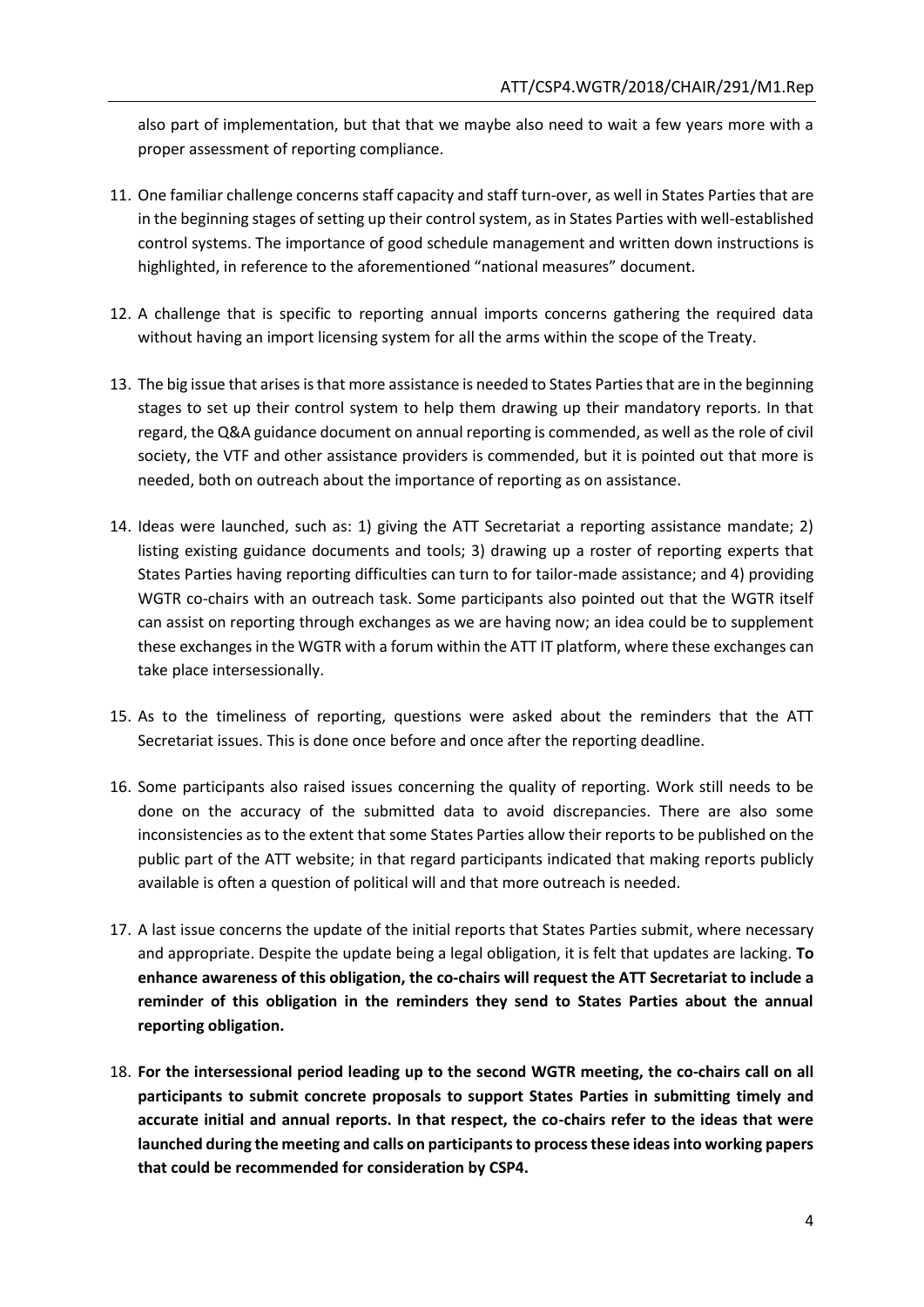## 19. **The co-chairs themselves will propose a short paper on outreach about the Treaty's reporting obligations.**

#### **Discussion on pending reporting and transparency issues.**

- 20. For the discussion on this agenda-item the co-chairs included three substantive issues in their introductory paper for consideration with a view to develop concrete deliverables for CSP4:
	- 1) the role of record-keeping, both by States Parties themselves, as by importers and exporters, as a means to support the compilation of the annual report;
	- 2) the (potential) difficulty of categorizing items in the correct categories of conventional arms covered under Article 2 (1);
	- 3) the impact of the customs classification of conventional arms in compliance with the control and reporting obligations of the ATT.
- 21. **There was little discussion on these issues, but two initiatives will be taken in the intersessional period leading up to the second WGTR meeting:**
	- **1) concerning record-keeping, The Netherlands will draft a short questionnaire on how States Parties gather information to compile their annual reports; and**
	- **2) concerning customs codes, the co-chairs will explore with the ATT Secretariat the possibility of inviting a WCO representative to the second meeting of the WGTR, with a view to give a presentation about the Harmonized System, its review process and the classification of conventional arms within the Harmonized System.**
- 22. **On these initiatives, there was mostly silent consent. As to the record-keeping questionnaire, the co-chairs will work with the Netherlands and the ATT Secretariat to present it to participants in the most effective and efficient manner and to gather as much input as possible with a view to a possible discussion on this topic during the second WGTR meeting. Depending on the response to the questionnaire, a draft good practice document could also be considered.**
- 23. **The issue of categorizing items in the correct categories of conventional arms was not discussed at all, which does not mean that the co-chairs would not welcome any proposals on this topic. As to future meetings of the WGTR, the co-chairs will integrate this topic into the agenda-item about the 'FAQ'-type guidance document on the annual reporting obligation.**

#### **Organizational means for information exchange.**

- 24. Under this agenda-item, the co-chairs had raised several issues in their introductory paper.
- 25. As to information exchange in general, the question was raised to what extent participants considered exchanges within the WGETI and existing information exchange mechanism outside the ATT framework sufficient to effectively implement their treaty obligations, or whether participants saw the need to develop specific processes or formats for exchanging information. This applied both to information exchange on the "policy level" – this is where States Parties exchange information with all other States Parties in the form of report on their policies, activities and/or their lessons learned – as to see exchanging information on the "operational level" – this is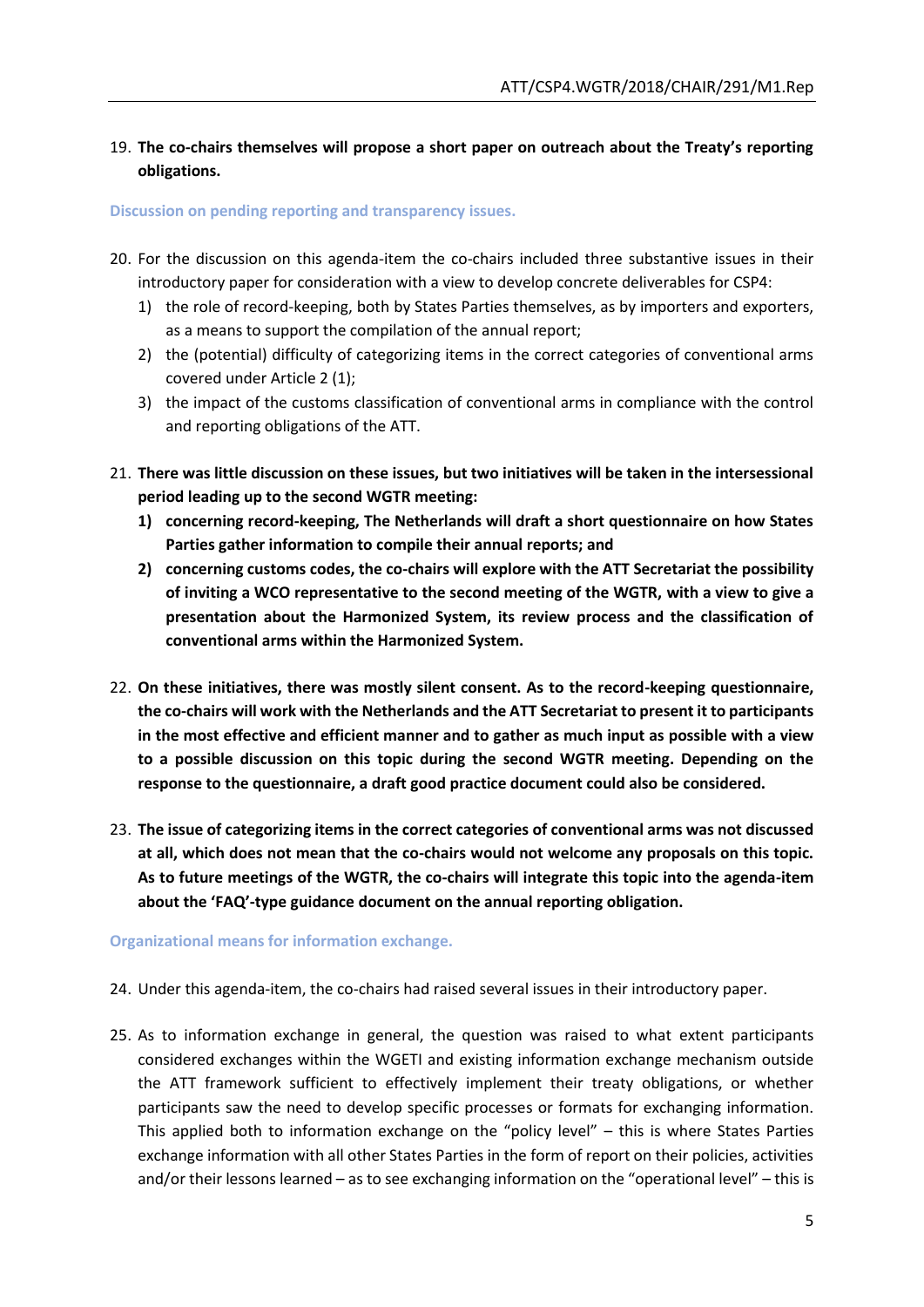where States Parties involved in one or more specific transfers, exchange information on those specific transfers.

- 26. Specifically concerning exchanging information on diversion and anti-diversion measures, reference was made to the two proposals that are still pending: 1) the Argentinian proposal for a [diversion reporting template;](http://www.thearmstradetreaty.org/images/ATT_CSP1_2015_PM.2_WP.4_Rev.1.pdf) and 2) the [Mexican proposal for an information exchange](http://www.thearmstradetreaty.org/images/CSP3_Documents/WG_documents/WGTR_-_Mexico_proposal_-_Information_exchange_mechanism_to_prevent_diversion_of_conventional_arms_to_the_illicit_market.pdf)  [mechanism to prevent diversion.](http://www.thearmstradetreaty.org/images/CSP3_Documents/WG_documents/WGTR_-_Mexico_proposal_-_Information_exchange_mechanism_to_prevent_diversion_of_conventional_arms_to_the_illicit_market.pdf) Participants were asked for their views on these proposals, as well as for alternative proposals that could facilitate exchanging information and reporting on diversion and anti-diversion measures.
- 27. A last, concrete issue that was raised was the issue of follow-up mechanisms on the initial and annual reports that States Parties submit. On this issue, participants were asked questions on the desirability and feasibility of mechanisms that allow States Parties to give each other feedback on their reports or identify general trends in their reports.
- 28. From participants, most attention went to information exchange on diversion, which is also a topic in the sub-group on article 11 of the WGETI, where it was discussed two days before the WGTR meeting.
- 29. One general feeling from earlier WGTR meetings that was confirmed again was that the issue of diversion is too complicated to be captured within a template format. **In that respect, the co-chairs do not see merit in further discussing, for the time being, the Argentinian proposal of a template as a format for States Parties to report on their anti-diversion measures on the "policy level". The co-chairs do urge participants to think about alternative proposals about how States Parties can efficiently and effectively communicate their effective anti-diversion measures and lessons learnt to other States Parties. In that regard, the co-chairs fully support the proposals for thematic exchanges and exchanges with civil society and industry in the WGETI, included in the paper "[Preventing and fighting the diversion of legally transferred weapons](http://thearmstradetreaty.org/images/CSP4/CSP4_preparatory_process/March_WG__Prep_Meetings/ATT_WGETI_CSP4_WP_Diversion_France_et_al.pdf)" that was introduced by France** *et al.* **in the WGETI, but do point out that States Parties should also be encouraged to share their efforts intersessionally and not just during the WGETI meetings.**
- 30. As to information exchange on the "operational level", many participants emphasize the importance of the points of contacts. If States Parties have established their control system and have functioning competent national authorities, they should be able to share the information that is required in article 11 and elsewhere through their Points of Contacts. In that respect, these participants regard the database of national points of contact that the ATT Secretariat is currently developing as the only formal mechanism within the ATT framework that is required at this point to facilitate operational information exchange concerning diversion. This also appears to apply to discussing any checklist on which types of information is essential or useful to share with other States involved in a specific transfer, or discussing a format through which to do so. More generally these participants feel that more in-depth discussions about diversion on the policy level necessary are necessary States Parties could think about discussing structured mechanisms to exchange diversion information.
- 31. Other participants do see merit in developing structured mechanisms to exchange diversion information on the operational level. For these participants, it would offer an aid to those States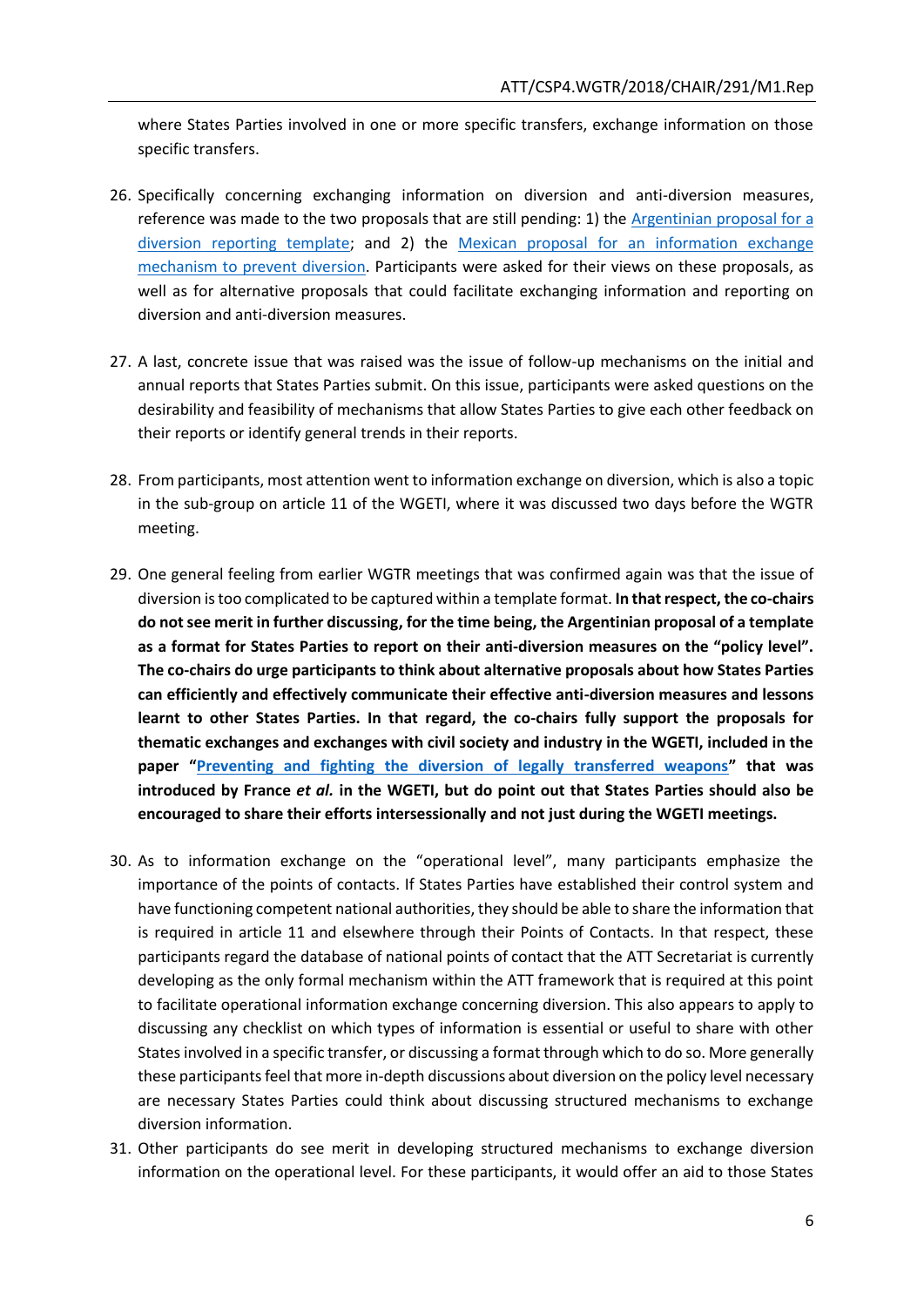Parties that are not yet completely familiar with all issues concerning diversion and its prevention and addressing. Some guidance or fixed format could clarify what kind of information States Parties find appropriate to share with each other and could take away reluctance in doing so, i.e. guidance as a trust building instrument. A structured mechanism could also produce information that could feed into discussions on the policy level, for example in the WGETI, and would drive these discussions forward. **In that regard, especially Mexico made clear that it remains ready to work further on the proposal that it submitted for a structured format for information exchange concerning diversion. In that respect, the possibility could be explored to use the ATT IT platform as a means to have operational exchanges. It could also be an idea to include some guidance in the guidance document for national points of contact that the ATT Secretariat is mandated to prepare. On this matter, as well as the on the matter how States Parties could efficiently and effectively communicate their effective anti-diversion measures and lessons learnt to other States Parties, the co-chairs will coordinate with the facilitator of the sub-group on article 11 of the WGETI.**

- 32. As to information exchange in general, **the co-chairs very much welcomed the proposal of Japan for the development of an information exchange portal. To have an in-depth discussion on this during the second meeting of the WGTR and potentially prepare the proposal as a deliverable for CSP4, the co-chairs, urge Japan to submit their proposal as soon as possible.**
- 33. Concerning follow-up mechanisms on the initial and annual reports that States Parties submit, very few comments were made, although some participants pointed out that feedback sessions would be useful to ensure effective implementation and would be a kind of retribution for the reporting efforts that States Parties make. **As for the second meeting of the WGTR, participants are invited to submit concrete proposals on any type of effective and efficient follow-up mechanism. If no proposals are received before the second meeting, the co-chairs suggest pushing this topic to 2019.**

## **Harnessing information generated by mandatory reporting.**

- 34. Under this agenda-item the co-chairs asked participants for their views on whether it desirable and feasible to: 1) harness information generated in the initial and annual reports (and, if so, how); 2) consolidate the information in annual reports into one general report; and 3) consolidate the content of initial reports in a structured matrix. In addition, the co-chairs asked how the work of civil society on harnessing information from ATT initial and annual reports could be integrated in the activities of the WGTR and the WGETI.
- 35. **There was an overwhelming consensus among participants that the information generated in, especially, the annual reports should be available in a searchable database that allows for queries and extracting data. Participants emphasized that is necessary to give meaning to the reporting requirements and to be able to analyse the submitted data. Participants also emphasized that the reporting functionality in the ATT IT platform should be developed with this purpose in mind.**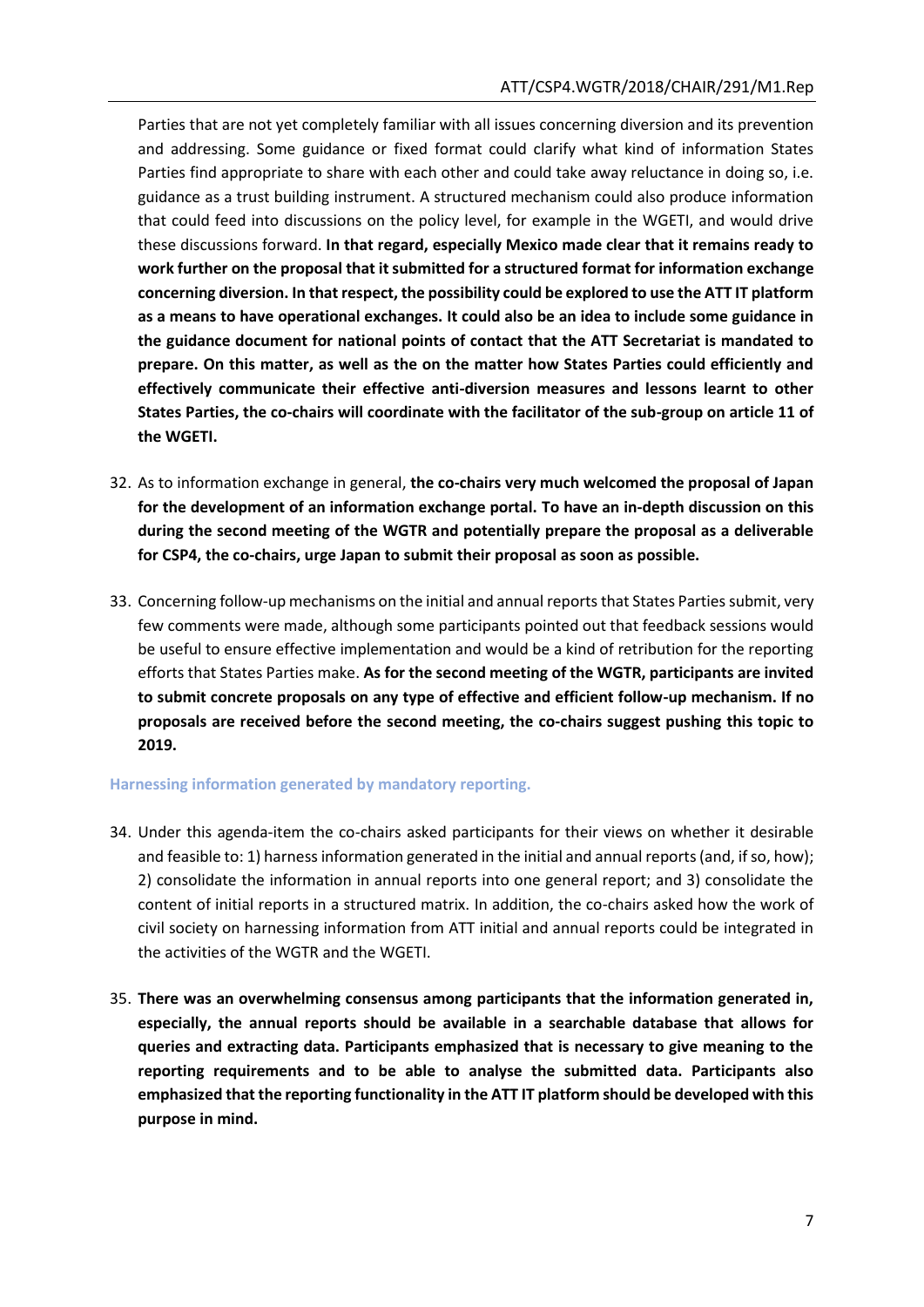- 36. Especially as to the information included in initial reports, some participants pointed to the substantial work that civil society has done, thereby referring to, *inter alia*, ATT Monitor, the Small Arms Survey's Transparency Barometer and the ATT Baseline Assessment Project. The question remains however how this work should feed into the discussions in the WGETI.
- 37. **A consolidated annual report with all the import and export data was mostly found not necessary, nor desirable.**

**IT platform: reporting and transparency functionalities.**

- 38. Under this agenda-item, the co-chairs had asked participants to share any suggestions or priorities concerning the web-based reporting functionality and to share views on appointing a consultative group of WGTR participants to support the ATT Secretariat and on inviting UNODA and/or OSCE officials to a WGTR meeting to share their experiences with online reporting. Concerning transparency, the co-chairs had asked participants about their views on the proposal to livestream the open sessions of all working group meetings and the CSP itself on the ATT website.
- 39. The discussion was kicked-off with a presentation of the ATT Secretariat about the progress in the development of the ATT IT platform. The ATT Secretariat explained that The IT platform has several functionalities which require development or enhancement: the Information database, the website and conference services support; the development and enhanced was described in the [ATT Secretariat statement of work.](http://www.thearmstradetreaty.org/images/CSP3_Documents/ATT_Secretariat_-_Website_Statement_of_Work_31_March_2017.pdf) Thereafter the ATT Secretariat described the administrative process on contracting an IT-provider. As to the reporting functionality, a commitment was made to provide this by mid-April. As its input for the annual reporting functionality, the ATT Secretariat handed the reporting template to the IT-provider and a list of 122 pieces of information that should be extractable from the functionality. This exercise also still needs to happen concerning the initial report. In doing so, the ATT Secretariat welcomes the support of States Parties. The ATT Secretariat also explained that the option to report by other means than the reporting functionality must remain open and that because that extracting accurate data from the functionality will be difficult; data from reports submitted by other means will have to be entered in the functionality manually. Lastly the ATT Secretariat indicated that also the points of contact database will be available on the website.
- 40. A number of States Parties stated that in view of the 31 May deadline for submitting annual reports, the delivery date for the annual reporting functionality is quite late, as the functionality will still need testing. **Because of that there was a general consensus that the 2018 annual reporting exercise should still happen according to the 2017 procedure, i.e. States Parties providing their reports to the ATT-Secretariat via e-mail.**
- 41. As to testing the functionality, some participants expressed their interest to assist. **The idea to have a consultative group of WGTR participants to support the ATT Secretariat on the development of the IT platform was generally well received, also by the ATT Secretariat. The cochairs, in cooperation with the ATT Secretariat will coordinate the group and invite interested participants to make their interest known to them.**